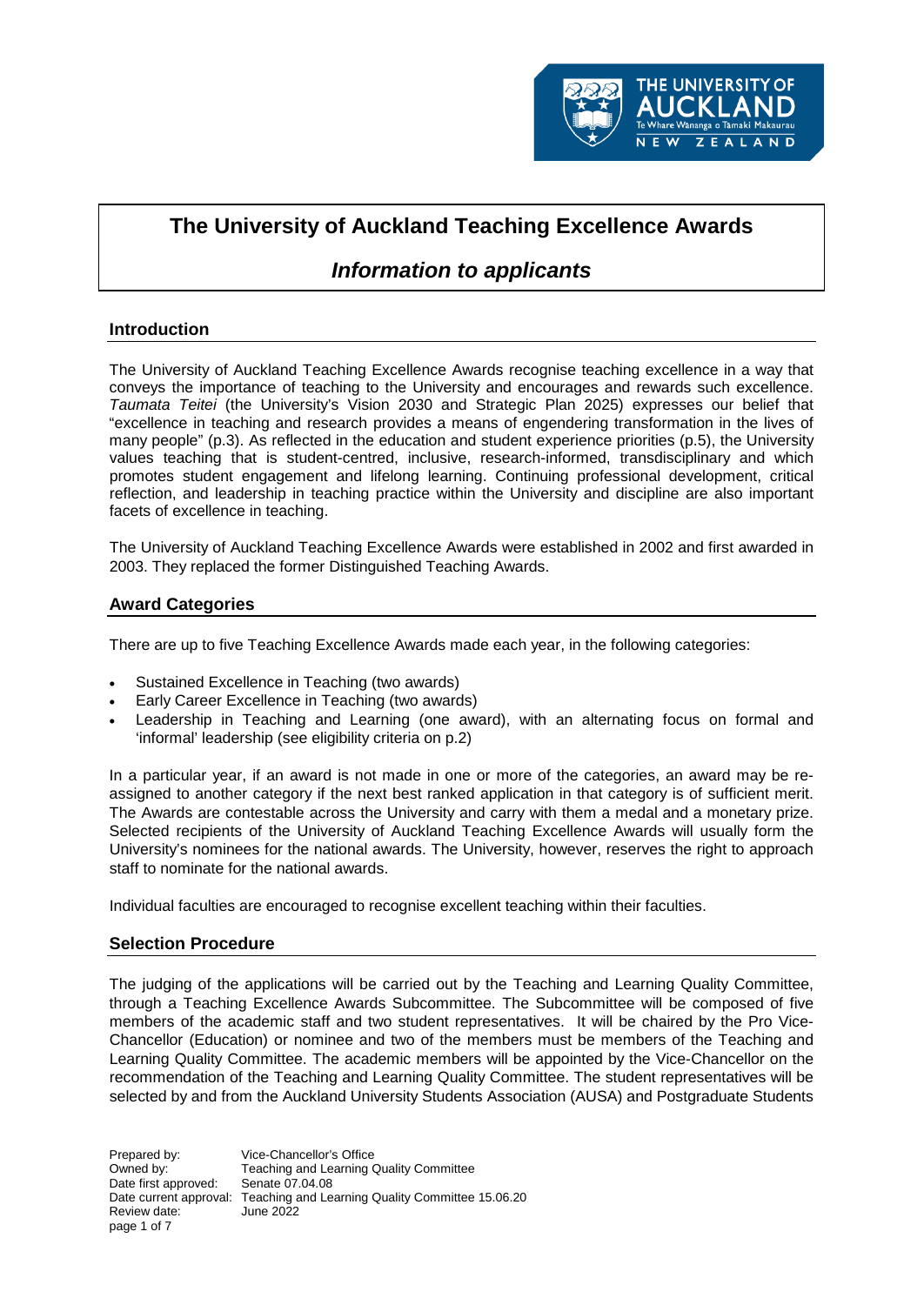Association (PGSA). The Sub-Committee reserves the right to offer an applicant an award in a different category to that which the applicant applied.

# **Presentation of Awards**

The University of Auckland Teaching Excellence Awards will be presented at the Graduation Ceremony for each awardee's faculty. Citations for Teaching Excellence Awards may be presented by the Dean of the faculty or a student from the faculty. The financial component of the award will be received as a taxable monetary prize.

# **Obligations of Award Winners**

The awards are designed to promote a culture of high-quality teaching, learning and pedagogical research, as well as to stimulate the sharing of ideas on innovation and excellence in teaching and learning.

Award winners are expected to make their teaching philosophies and/or practices more widely known throughout the University. Examples include:

- a workshop on a specific aspect of teaching;
- a seminar;
- assisting colleagues in professional development activities.

# **Eligibility**

Applicants must:

- 1. be current members of the teaching staff of The University of Auckland; and
- 2. have taught in at least six complete teaching sessions (semesters, summer school, quarters) while holding a tenurable or fixed-term position of 0.5 fulltime equivalence or greater at Senior Tutor, Professional Teaching Fellow or Lecturer level or above at The University of Auckland.

#### In addition:

- The Award for Sustained Excellence in Teaching requires the applicant to show sustained excellence over a **minimum period of six years** (continuous or non-continuous), some of which time may have been spent in another tertiary education institution.
- The Award for Early Career Excellence in Teaching requires the applicant to be **within six years** (at the application deadline) of their first appointment to a tenurable or fixed-term academic position of 0.5 fulltime equivalence or greater at Senior Tutor, Professional Teaching Fellow (PTF) or Lecturer level or above at any tertiary education institution.
- The Award for Leadership in Teaching and Learning in rounds focused on 'informal' leadership (even years) is for staff who do not hold formal leadership positions, but who have had a sustained and beneficial influence on others' teaching and the advancement of student learning more broadly in the course of pursuing standard teaching and service responsibilities.
- The Award for Leadership in Teaching and Learning in rounds focused on formal leadership (odd years) is for staff whose educational leadership is part of their position profile. This includes roles within the first and second levels of the [Academic Leadership Framework](https://www.staff.auckland.ac.nz/en/academic-leadership.html) (e.g. associate deans, academic heads, programme directors, and major/specialisation leaders), as well as facultyspecific educational leadership roles where these involve a corresponding workload allocation and/or provision of a VSP.

Prepared by: Vice-Chancellor's Office Owned by: Teaching and Learning Quality Committee<br>Date first approved: Senate 07.04.08 Date first approved: Date current approval: Teaching and Learning Quality Committee 15.06.20 Review date: June 2022 page 2 of 7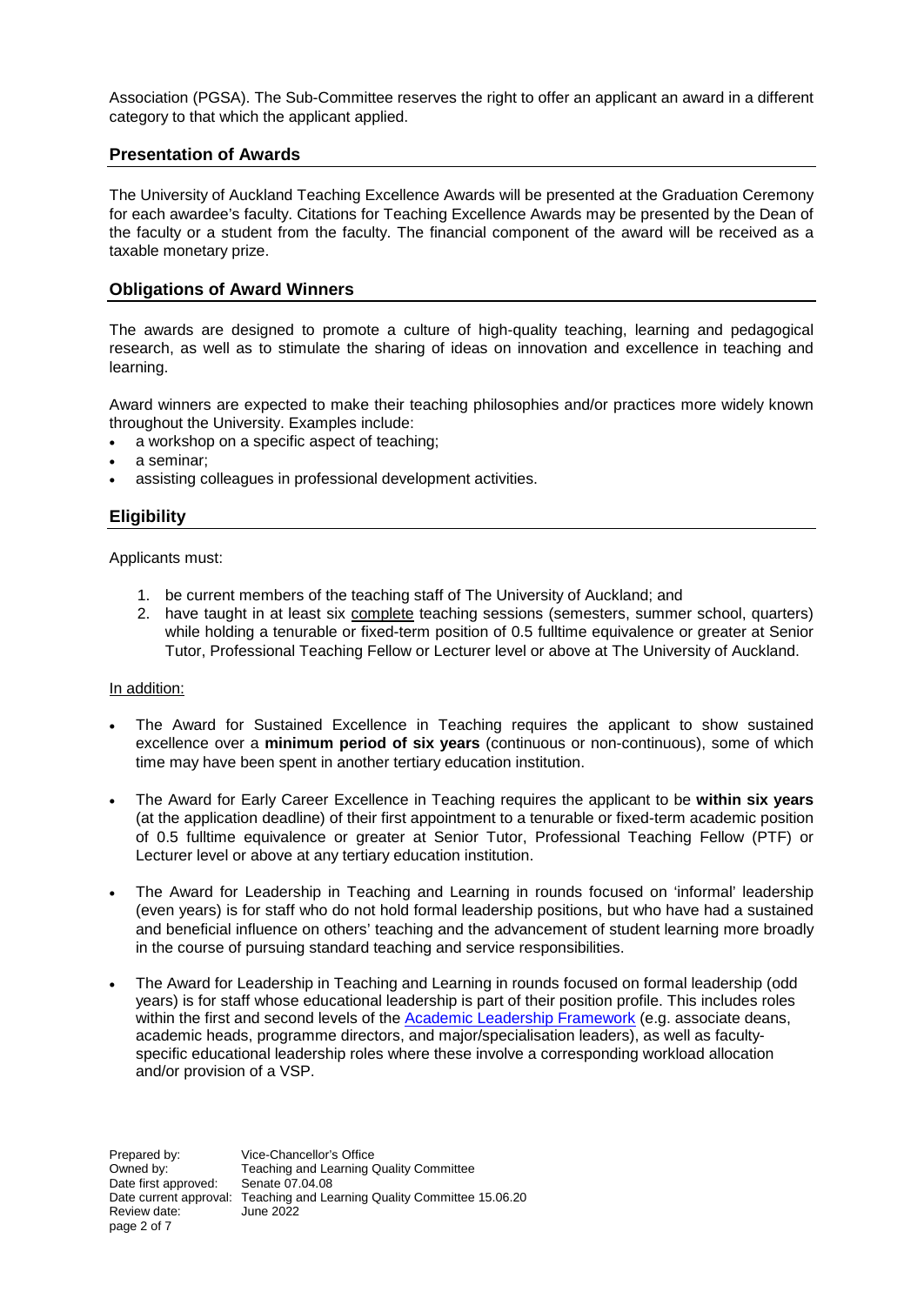In determining eligibility, periods of parental leave of four months or greater are excluded. Staff may apply in one category only.

#### Application stand-down periods:

- **For previous award winners (at the University and/or national level):** there is a standdown period of six years for re-application in the same (or equivalent) category of the University awards. After this period, previous awardees may reapply in the same category provided they have developed a new portfolio that reflects substantively new directions in their teaching/leadership and includes a short summary of the previous portfolio.
- **For previous University award applicants:** there is a stand-down period of at least two rounds for those who apply for an award in any category and are twice unsuccessful within three rounds. For example, an applicant who was unsuccessful in both the 2019 and 2021 rounds would next be eligible to apply in 2024.
- **For unsuccessful national award nominees:** an application stand-down for the University awards (in any category) of at least two rounds applies.
- Members of the Awards Subcommittee are not eligible to apply in that year.

#### Team applications

Team applications are accepted in the Sustained Excellence category only. In order to be eligible, all members included in the application must be involved in teaching more than one course (which may include teaching beyond the team) and all must meet the eligibility criteria for the Sustained Excellence category.

## **Application Procedure**

The University of Auckland Teaching Excellence Awards operate on the basis of self-nomination. The application form is available on the [Learning and Teaching website](https://www.auckland.ac.nz/en/about/learning-and-teaching/grants-and-awards/university-of-auckland-teaching-excellence-awards.html) and must be accompanied by a Teaching or Leadership Portfolio prepared by the applicant and statements of support (maximum onepage each) from two endorsers:

- 1. a senior member of the academic staff of the University (Associate Professor or PTF Level 4 or above)
- 2. a current or former student (i.e., has been taught by the applicant within the last five years)<sup>[1](#page-2-0)</sup>

The Portfolio must not exceed **5,000 words** (i.e. approximately 10 pages of single-spaced text), and should be no smaller than 12 point font. The one-page statements from the two endorsers are not included in the word count. ALL other supporting information including student comments and any additional letters of support must be included in the word count. Additional material may not be submitted. While guidance and feedback may be sought from others, the task of writing the portfolio must be completed by the applicant. Applicants should take care not to include personal or sensitive information about their colleagues and students in their Portfolio.

Applications are to be submitted electronically to the TEAs Secretary, Pip Anderson [\(pip.anderson@auckland.ac.nz\)](mailto:pip.anderson@auckland.ac.nz) no later than **3 September 2021.** Hard copies are not required. Electronic applications must comprise (i) a single collated PDF of the application form, two endorser statements, and the applicant's Teaching Portfolio; and (ii) a MS Word copy of the Teaching Portfolio only for verification of the word count.

<span id="page-2-0"></span> $<sup>1</sup>$  In the Leadership in Teaching category only, the student endorsement may be replaced by an additional endorsement from a</sup> member of academic staff (any level of seniority) or by a relevant stakeholder external to the University.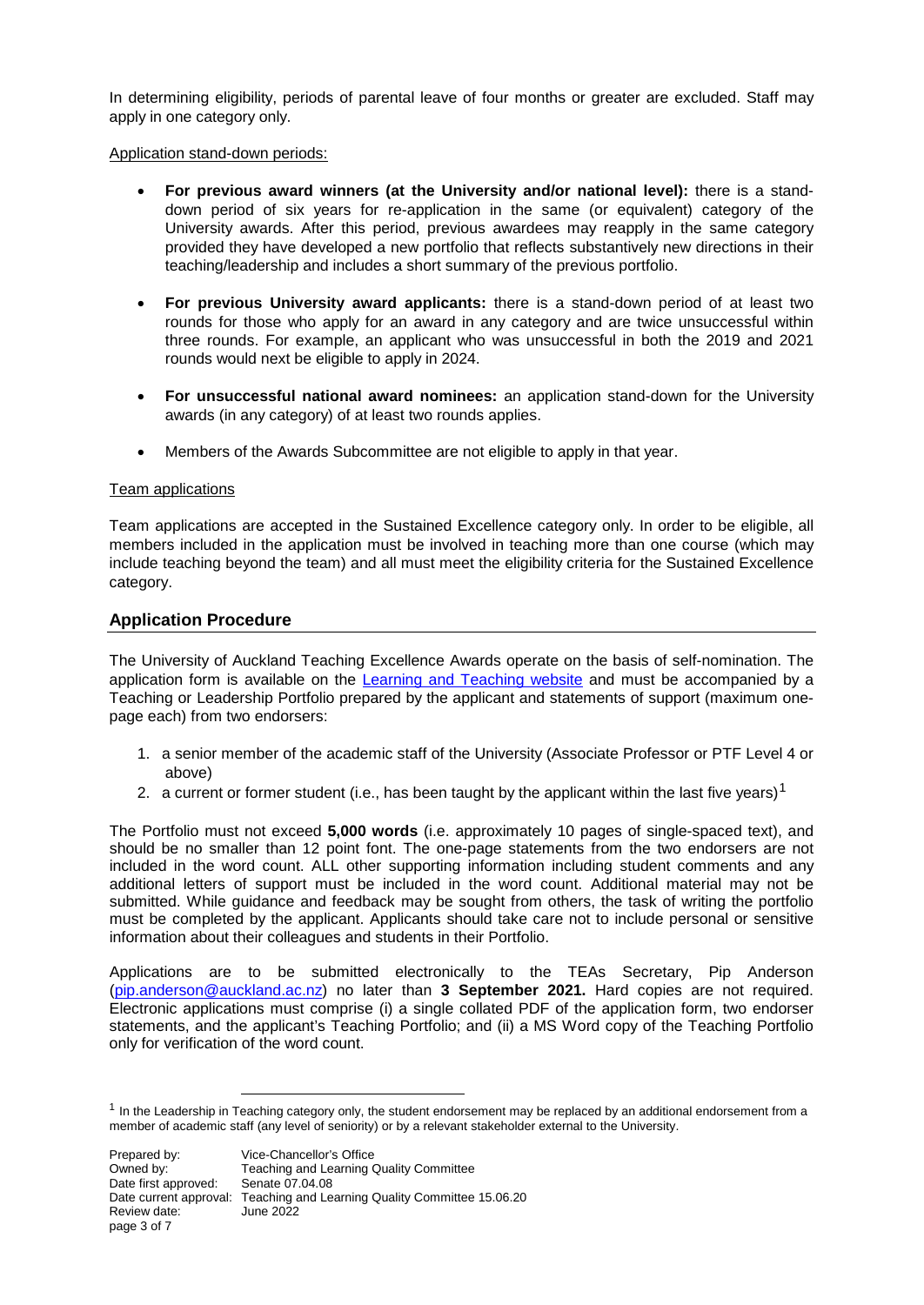Elaborate production of portfolios is discouraged, including the use of 'professional' publishing services (within or outside the University). Portfolios should be simple word-processed documents (which may include images).

The Awards Subcommittee reserves the right not to consider applications that do not meet these criteria. Portfolios which are in excess of the 5,000 word limit will not be accepted. When preparing for submission, please refer to the checklist contained in the application form.

# **Selection Criteria**

The Subcommittee will make a holistic assessment of each portfolio (including the strength of the applicant's teaching or leadership philosophy and critical reflection), with particular emphasis on the following criteria:

| <b>Sustained excellence</b>                                                                                                                                                                               | <b>Early career excellence</b>                                                                                                                                                                                                                             | Leadership                                                                                                                                                                                                                              |
|-----------------------------------------------------------------------------------------------------------------------------------------------------------------------------------------------------------|------------------------------------------------------------------------------------------------------------------------------------------------------------------------------------------------------------------------------------------------------------|-----------------------------------------------------------------------------------------------------------------------------------------------------------------------------------------------------------------------------------------|
| responsiveness to learner<br>diversity<br>degree of innovation<br>(broadly interpreted as the<br>application of new or<br>different pedagogical<br>approaches, technologies,<br>course design, and        | responsiveness to learner<br>$\overline{\phantom{a}}$<br>diversity<br>degree of innovation<br>$\overline{\phantom{a}}$<br>(broadly interpreted as the<br>application of new or<br>different pedagogical<br>approaches, technologies,<br>course design, and | the scale of the applicant's<br>$\blacksquare$<br>impact on:<br>(i) student learning; and<br>(ii) the way in which<br>teaching is understood or<br>practised by others<br>the nature and extent of the<br>applicant's role in achieving |
| assessment)<br>commitment to Te Tiriti o<br>Waitangi principles<br>(including incorporation of<br>contexts and content that<br>affirm the knowledge,<br>language, identity and<br>culture of Māori)       | assessment)<br>commitment to Te Tiriti o<br>Waitangi principles<br>(including incorporation of<br>contexts and content that<br>affirm the knowledge,<br>language, identity and<br>culture of Māori)                                                        | that impact<br>commitment to Te Tiriti o<br>Waitangi principles<br>record of a sustained<br>$\blacksquare$<br>leadership contribution                                                                                                   |
| student response (including<br>course and teaching<br>evaluations, evidence of<br>achievement of learning<br>outcomes) and associated<br>critical reflection<br>contribution to the teaching<br>community | student response (including<br>$\overline{\phantom{a}}$<br>course and teaching<br>evaluations, evidence of<br>achievement of learning<br>outcomes) and associated<br>critical reflection<br>trajectory of significant<br>-<br>qualitative enhancement      |                                                                                                                                                                                                                                         |

# **Content of the Teaching or Leadership Portfolio**

The Portfolio should provide information about the applicant's teaching career to date, substantial evidence of the applicant's effectiveness and ongoing development as a teacher or leader in the university context, and critical reflection on that evidence. Applicants are encouraged to supply evidence of the impact of their teaching or leadership on student learning outcomes.

In the case of a team application (accepted in the Sustained Excellence in Teaching category only), a single portfolio is to be prepared, addressing the criteria in relation to the teaching activities of the team as a whole.

#### **Sustained and Early Career Excellence in Teaching**

Excellence across a range of teaching modes will be considered. Portfolios which have a significant component of postgraduate research supervision must also provide evidence of excellence in undergraduate and/or taught postgraduate teaching.

Prepared by: Vice-Chancellor's Office Owned by: Teaching and Learning Quality Committee<br>
Date first approved: Senate 07.04.08 Date first approved: Date current approval: Teaching and Learning Quality Committee 15.06.20 Review date: June 2022 page 4 of 7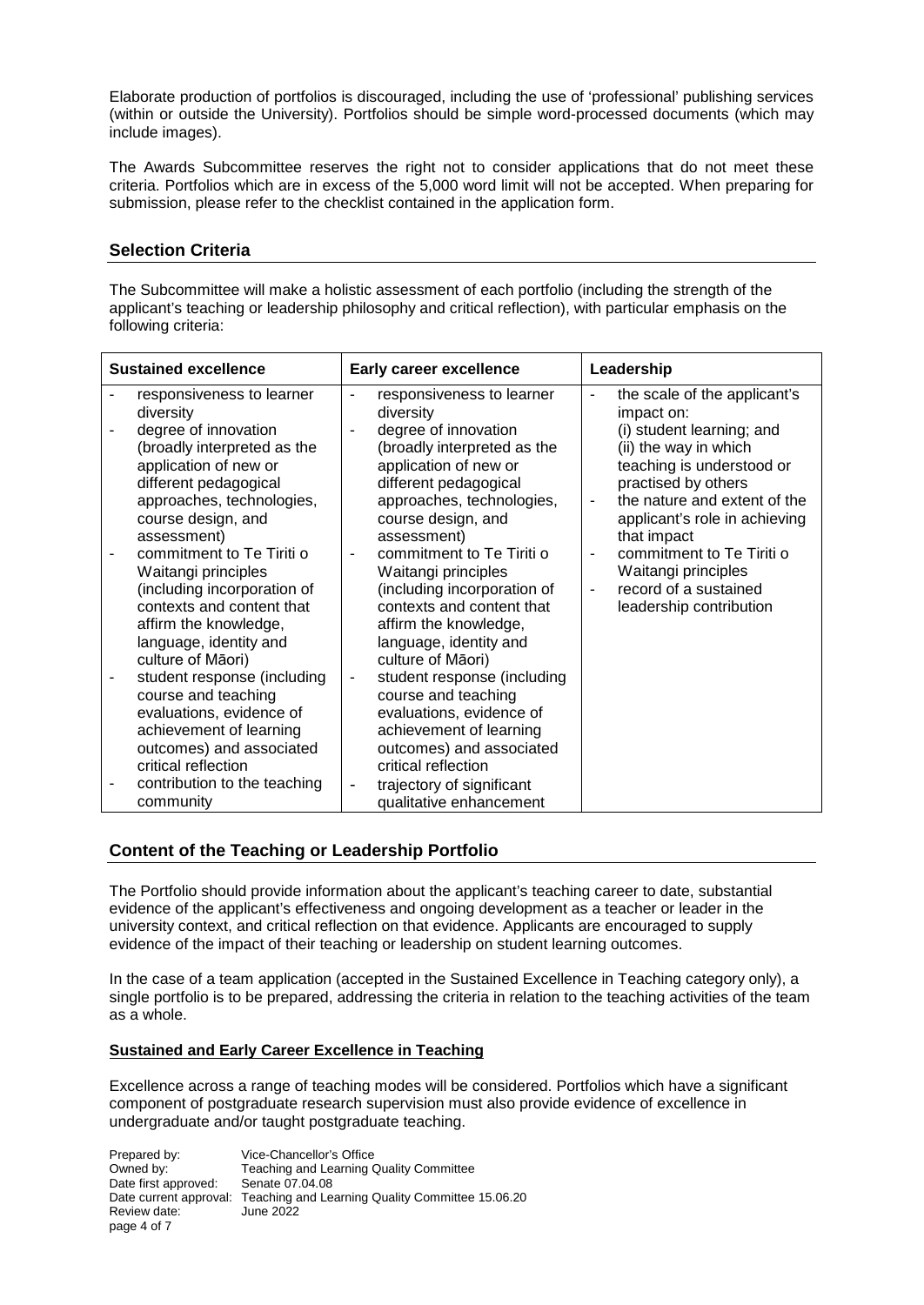The Portfolio should be written in an engaging and accessible manner and include the following elements:

## **1. Overarching statement**

- career overview: teaching roles and responsibilities, courses taught, numbers of students, postgraduate supervision;
- past and current teaching and supervision activities that form the basis for the application;
- the applicant's philosophy as a teacher and (optionally) a supervisor
- teaching and learning design including course content and design, teaching and learning methods, assessment approaches, including for kaupapa Māori contexts and students with disabilities (where applicable);
- intended learning outcomes for all students;
- professional development and leadership;
- benefits from the applicant's teaching or supervision activities for students and the University.
- **2. Evidence** Examples are provided in the appendix.
- **3. Critical reflection** on the evidence. For example:
- changes made to teaching methods in response to student, peer and self-evaluation;
- the relevance and impact of the applicant's work as a postgraduate supervisor (where appropriate);
- steps taken to enhance the quality of teaching and learning in the applicant's department and/or discipline;
- case studies of particular courses or assignments that exemplify the applicant's teaching philosophy (i.e. beliefs and assumptions about student learning).

# **Leadership in Teaching and Learning**

The Leadership in Teaching and Learning award recognises activities that have had a transformative impact on higher education learning and teaching beyond the classroom. Consistent with the University's Academic Standards, leadership is understood in the context of the University's 5D Leadership Framework which reflects and encourages a culture of distributed leadership. The purpose of the award is to recognise excellence in leadership of learning and teaching, not leadership of students.

The portfolio should include:

- a statement describing the applicant's philosophy of educational leadership in a university setting, including the applicant's rationale for going beyond their personal teaching practice to enhancing learning and teaching more broadly
- a description of the leadership contributions which form the basis of the application and demonstration of their impact for teaching and learning at the department, faculty, University, national and/or international level
- reflection on how the applicant's approaches to leadership contributed to the success of the outcomes described.

In recognition that leadership often takes place in the context of initiatives which involve a wider team of people, it is expected that portfolios will acknowledge the contributions of others and provide a compelling account of the applicant's interactions with their team and/or other key contributors.

# **Enquiries**

Enquiries about the Teaching Excellence Awards may be directed to the Academic Reviews Manager, Office of the Vice-Chancellor, [c.walters@auckland.ac.nz,](mailto:c.walters@auckland.ac.nz) ext 87643.

Prepared by: Vice-Chancellor's Office Owned by: Teaching and Learning Quality Committee<br>Date first approved: Senate 07.04.08 Date first approved: Date current approval: Teaching and Learning Quality Committee 15.06.20 Review date: June 2022 page 5 of 7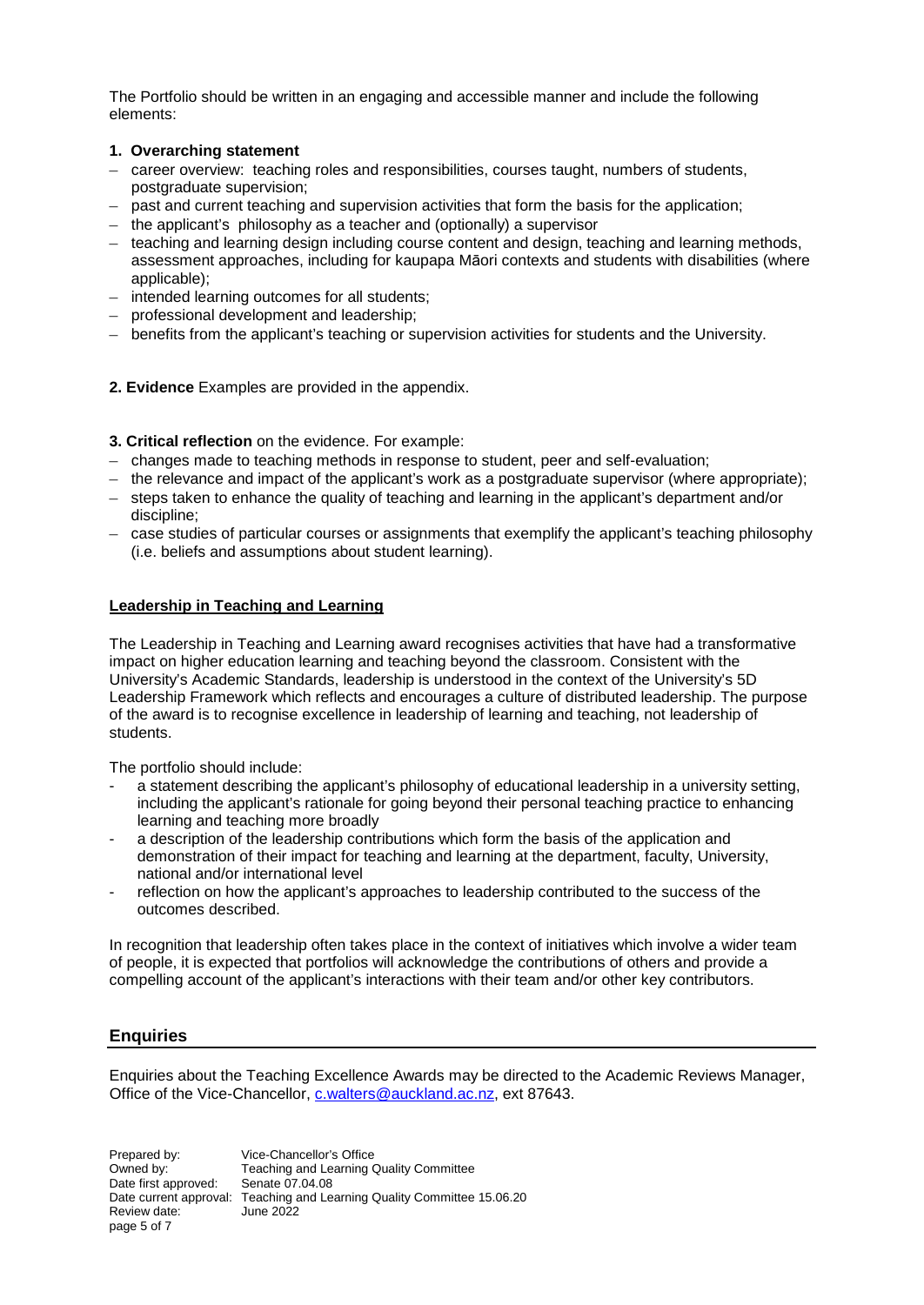# **Appendix: Examples of evidence**

#### *Evidence of teaching effectiveness may include:*

- assessment data, such as improved exam results over time, pre and post-test results, student performance by gender, ethnicity etc., or examples of high-quality student work
- analysis of and responses to student misunderstandings, confusions, successes, and insights as revealed in their work/performance
- a summary of standardised student evaluation data, including response rates (%) and number of respondents. Where student evaluations are provided as evidence, summaries must be included within the portfolio;
- supplemental forms of evaluation, such as informal student feedback and peer observation;
- track record in supervising doctoral students to timely completion;
- students' academic and professional achievements, such as publications in academic journals, job placements or fellowships and grants received;
- comments from community, industry and professional partners, including graduate employers
- teaching honours and awards.

## *Evidence of achievement of learning outcomes*

Applicants are encouraged to consult the following online resources relating to the role of evidence in teaching portfolios:

- The Evidence & Documentation section of *[TeachWell@UoA](https://cdn.auckland.ac.nz/assets/auckland/staff/learning-teaching/teaching-course-development/TeachWell-%20Final-2020.pdf)* (p.11)
- *Documenting Teaching Effectiveness*, available on the Ohio State University [website;](https://ucat.osu.edu/professional-development/teaching-portfolio/feedback/)
- Chapter III of Cornell University's *[Teaching Evaluation Handbook](https://www.ucy.ac.cy/ctl/documents/KEDIMA/WebsiteMaterial/CornellTeaching_Evaluation_Handbook.pdf)*.

#### *Evidence of ongoing efforts to improve teaching and learning may include:*

- inclusive teaching methods and assessment strategies;
- course and curriculum design initiatives;
- relevant professional development activities;
- contribution to the teaching and learning environment within the University and the discipline, including mentoring and leadership in teaching (relative to opportunity for early career applicants);
- leadership of or contribution to teaching collaborations which deliver enhanced learning outcomes
- development and/or implementation of teaching innovations that are pedagogically sound, informed by student feedback, sustainable and are transferable or may serve as a model for other areas.

#### *Evidence of commitment to the principles of the Treaty of Waitangi may include:*

- integration of mātauranga Māori perspectives and world views;
- promoting discussion and use of Māori teaching and learning frameworks;
- contribution to the University's particular responsibilities to Māori students.

#### *Evidence of support for Pacific learners may include:*

– development of community relationships and teaching and learning practices that enhance participation and success.

#### *Evidence of teaching scholarship may include:*

- contributions to the scholarship of teaching and learning, such as articles or conference papers;
- presentations of teaching methods and/or teaching innovation.

#### *Evidence of leadership in teaching may include (but is not limited to):*

- instigation and/or coordination of major learning and teaching projects;
- substantial contributions to course and curriculum review or other development initiatives (for example, converting a programme to new forms of delivery);
- a major role in initiating a step change in teaching and learning and/or in curriculum;
- creation and maintenance of learning and teaching collaborations and communities of practice;
- leadership and active involvement in the mentoring and development of other university teachers;
- contribution to development of higher education teaching standards and/or teaching and learning policy at a national or international level;

Prepared by: Vice-Chancellor's Office Owned by: Teaching and Learning Quality Committee<br>Date first approved: Senate 07.04.08 Date first approved: Date current approval: Teaching and Learning Quality Committee 15.06.20 Review date: June 2022 page 6 of 7